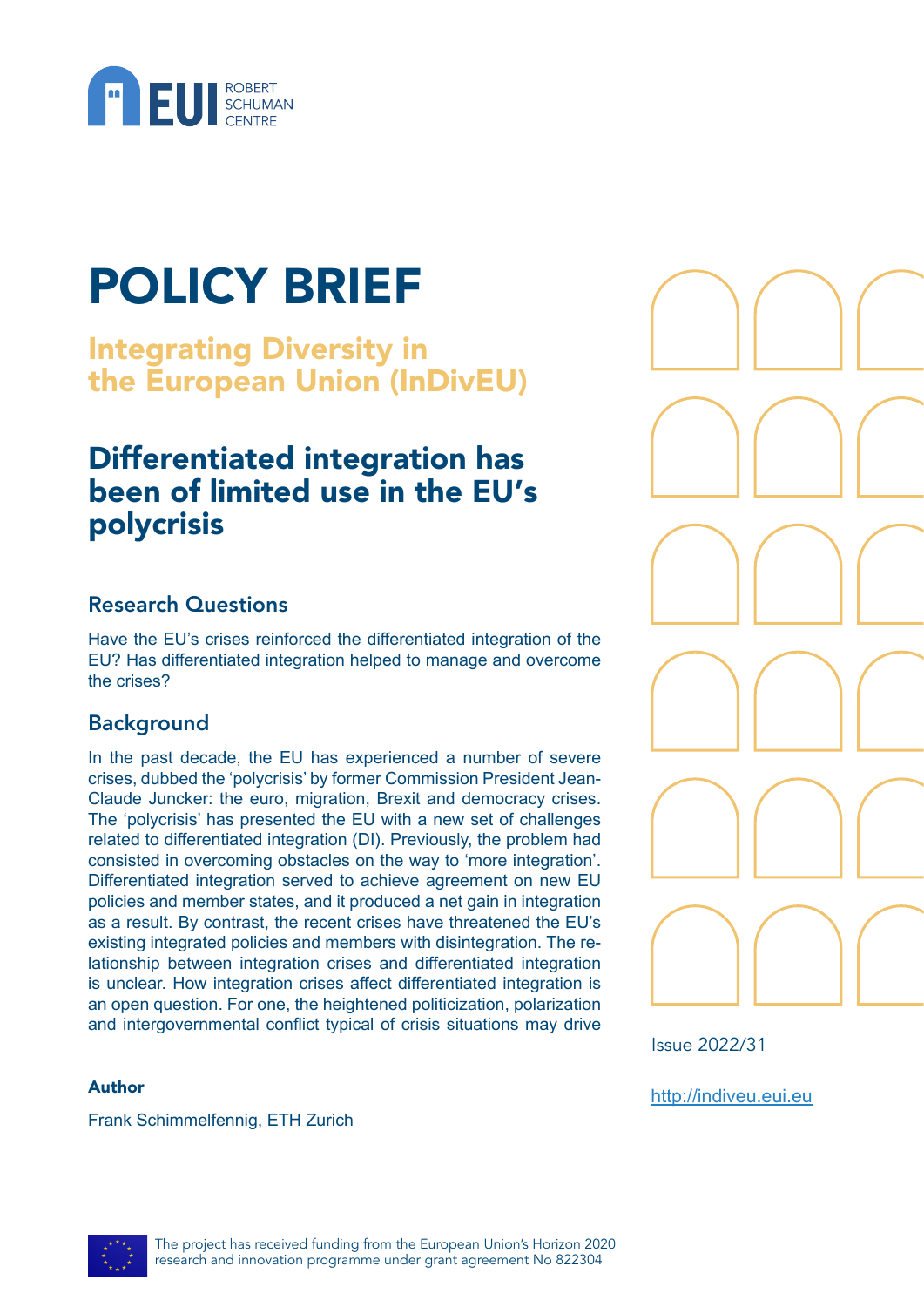the membership further apart, thereby reinforcing differentiation. Alternatively, crises bring the member states together by demonstrating the need for common efforts and solidarity in order to preserve the achievements of integration, thereby reducing differentiation. Moreover, DI may or may not help to overcome integration crises by offering differentiated solutions to the policy challenges at hand.

#### Study Design

This policy brief reports results of two studies. The first study (Schimmelfennig and Winzen 2021) compares the effects of the euro and migration crisis on DI in treaty law and legislation in a counterfactual design. Drawing on data covering the entire history of European integration, it predicts the counterfactual development of differentiation by extrapolating long-term, pre-crisis trajectories to the post-crisis period. It then compares these extrapolations to observed post-crisis differentiation. The second study (Schimmelfennig 2021) develops a theoretical argument about the limited suitability of differentiated integration in the repair and reform of crisis-ridden highly integrated policies and applies this argument in case studies of the migration, Brexit and democracy crises.

## Findings

The analysis of the effects of the Euro and migration crises on primary and secondary-law differentiation reveals highly different trajectories. The Euro crisis has led to a marked increase in differentiation in both monetary and internal market policies. By contrast, the migration crisis has had at best a modest effect on legislative differentiation. The analysis thus suggests that integration crises as such do not have a determinate effect on differentiated integration. Rather, the crisis effect on differentiation depends on the crisis effect on integration. If an integration crisis triggers further integration steps in a differentiated policy, these integration steps are likely to be differentiated, too. If it does not produce more integration, however, it does not produce differentiation either. Whereas the Euro crisis has led to a major leap in the deepening of integration – from joint financial support to deficit countries (the ESM) via stricter rules to enforce budgetary discipline to the banking union – the EU has failed to agree on a major reform of its Schengen and Dublin policies. The crisis has not put the member states on a more uniform

integration trajectory. Neither the Euro crisis nor the migration crisis have helped the member states to overcome existing legal differentiation. Rather, as in the founding period of the euro, differentiation was the price to pay for further integration, whereas the differentiated integration of migration and asylum policies has remained stable.

Differentiated integration is generally less helpful to facilitate reform in already highly integrated policy areas threatened with disintegration than it has been in the integration of new policies and new member states. Splitting up highly integrated policy areas is likely to lead to detrimental positive and negative externalities between the groups. Moreover, EU decision-making rules, supranational actors, informal integration norms and high path dependencies reduce the efficiency, legitimacy, and feasibility of differentiation in highly integrated domains. In particular, DI is infeasible or self-defeating if integrated policies are constitutional, i.e. concern fundamental principles and values of the EU, or redistributive, i.e. imply social sharing among member states. Such policies require (near) uniformity. Correspondingly, the EU crises have generally not resulted in reforms based on differentiation, beyond already existing divides such as between euro area and non-euro area member states.

#### Recommendations

The polycrisis has revealed the limited potential of differentiated integration for the further reform and development of the EU. The crises have demonstrated the need to preserve fundamental principles and values of the EU (Brexit and democracy crises) and the complement regulatory with redistributive integration (euro and migration crisis). In these cases, differentiated integration would undermine rather than promote integration. The choice for post-crisis reforms is between uniform integration – as in the recovery fund, the defence of the integrity of the single market and the ruleof-law conditionality for EU funds – and stagnation, not differentiation.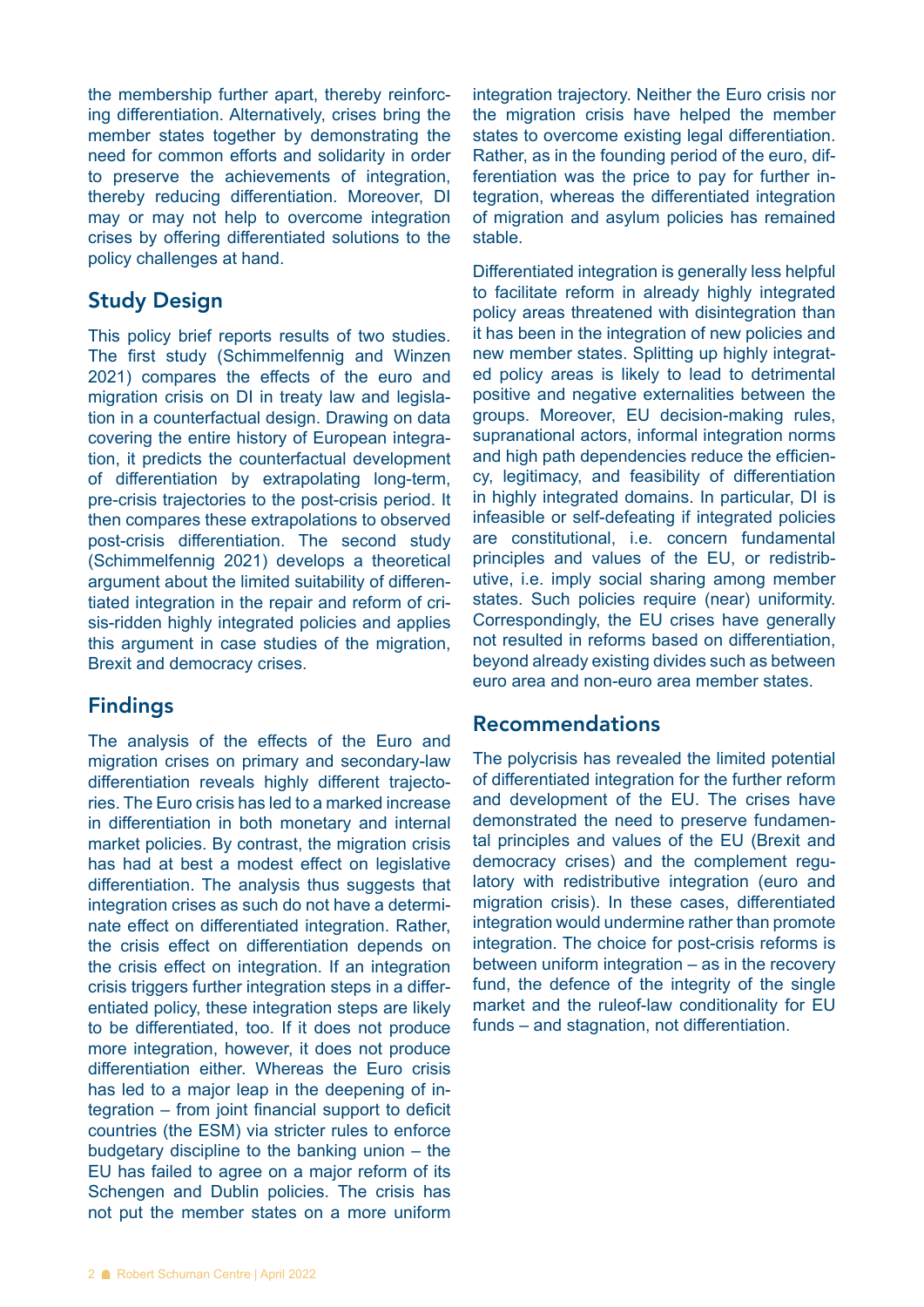#### References

- Schimmelfennig, Frank (2021). Overcoming crisis in the European Union: the limits of differentiated integration. Chapter draft for Dawson, M. and Jachtenfuchs, M. (eds.) Autonomy without Collapse, Oxford University Press, April 2021.
- Schimmelfennig, Frank and Winzen, Thomas (2021). Do integration crises reinforce differentiation? The effect of the euro and migration crises on treaty and legislative differentiation in the EU. Deliverable 4.6, InDivEU project, 31 March 2021.